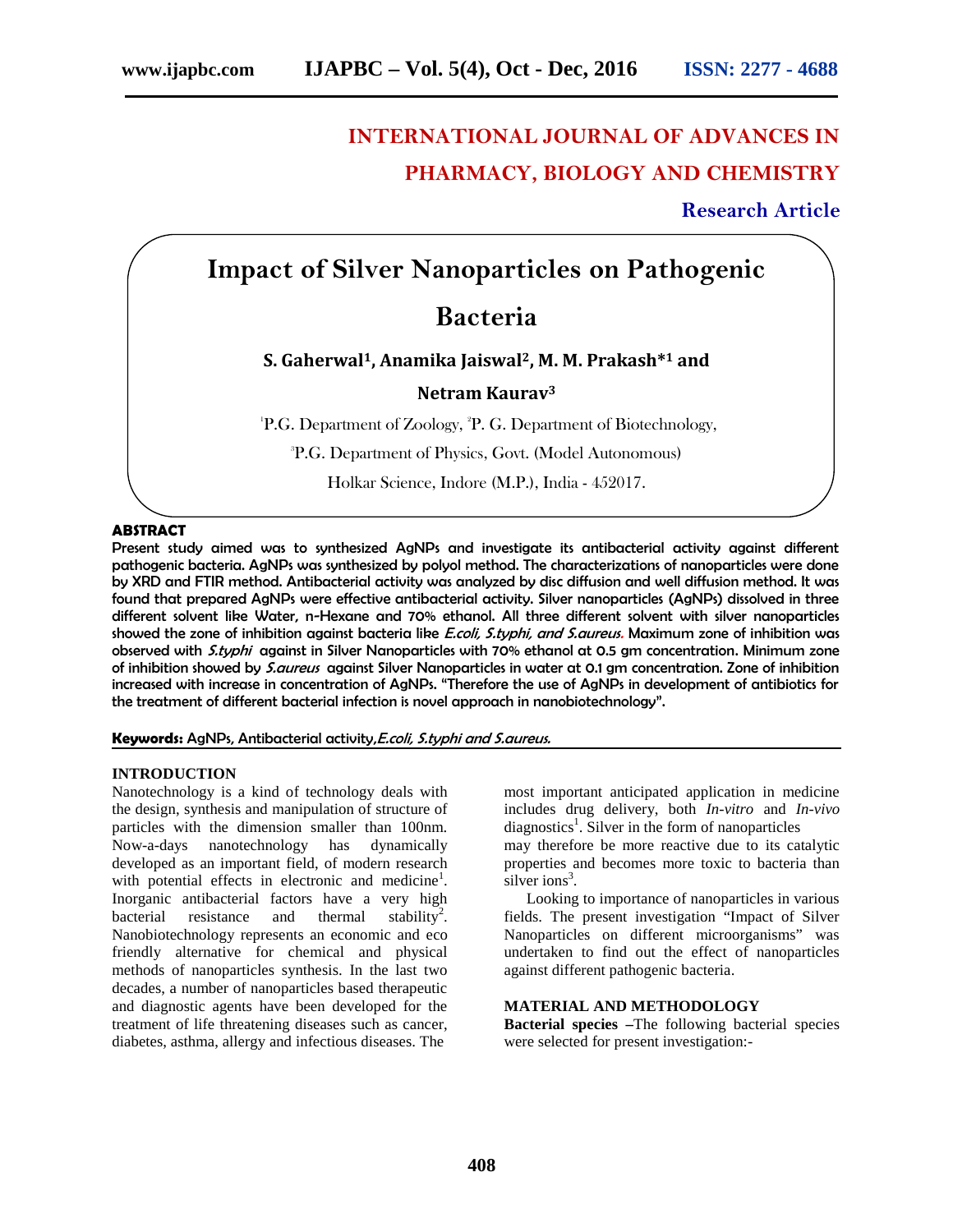*Escherichia Coli*, *Staphylococcus aureus, Salmonella typhi.*

### **Synthesis of Silver Nanoparticles**.

Silver nanoparticles were synthesized by polyol  $method<sup>4</sup>$ .

## **Antibacterial test**

Antibacterial tests were performed by disc diffusion and well diffusion method $5-6$ .

#### **Media preparation**:

The following media were used for microbiological study.

- Nutrient agar for *E.coli*and *S.typhi*
- Manittol salt agar for *S.aureus.*

### **RESULTS**

## **XRD OF SILVER**

The XRD pattern of the compacted AgNPs sample is presented in fig-1. The diffraction pattern mainly exhibited five peaks at  $38.33^{\circ}$ ,  $43.93^{\circ}$ ,  $64.39^{\circ}$ ,  $77.74^{\circ}$ and  $81.40^{\circ}$  in a 2 scale, which can be indexed to (111), (200) , (220),(311)and(222) reflections of fcc silver, indicating cubic phase of silver metal (JCPDS File: PDF# 040836). No other AgO or Ag<sub>2</sub>O impurity peaks were observed in the spectra, suggesting that the synthesized particles were of high purity. It is known that silver nanoparticles rapidly oxidize on exposure to the atmosphere, which can result in particle aggregation<sup>7</sup> and could affect the antimicrobial properties of AgNPs.Scherrer equation was used to calculate crystallite size giving approximately 5.9891nm and lattice constant a was  $3.611 \, \text{\AA}.$ 

#### **FTIR of Silver Nanoparticles**

FTIR analysis of silvernanoparticles showed different stretches of bonds visible at different peaks; 3437.13—N–H stretch, 2919.36—single aldehyde, 2855.61—C–H; O–H, 2337.84—C≡C, 1643.38— C=C, and 1110.05—C=O. The similar peak was observed by Markova which confirms the formation of silver nanoparticles<sup>8</sup>.

#### **Antibacterial activity of Silver nanoparticles.**

The antibacterial activity of Silver nanoparticles were tested on the basis of disc diffusion and well diffusion methods. The results are summarized in tables 1-3 and presented in graphs 1-3.

#### **Disc diffusion**

In negative control water, N-Hexane and 70% ethanol was applied in disc of cultured petriplates. There were no inhibition zones against *E.coli, S.aureus*and *S. typhi* bacteria.

In positive control (experiment) the prepared silver nanoparticles were used with different solvent (such as water, 70% ethanol and N-Hexane) and with different concentration (0.1gm, 0.2gm, 0.3gm, 0.4gm, 0.5gm).They were applied over on bacterial culture plate. All three solvent with nanoparticles showed the zone of inhibition.

In different concentration of AgNps+ Water(0.1gm, 0.2gm, 0.3gm, 0.4gm, 0.5gm).The zone of inhibition were of 0.6 cm, 0.8 cm, 0.9 cm, 1.0 cm, 1.2 cm against *E.coli* , 0.4 cm,0.6 cm, 0.9 cm,1.2 cm,1.4 cm against

*S.aureus* and0.7 cm,1.0 cm,1.3cm,1.6 cm,1.9 cm against *S.typhi* respectively

In different concentration of AgNps + n- Hexane(0.1gm, 0.2gm, 0.3gm, 0.4gm, 0.5gm).The zone of inhibition were of 0.5 cm,0.8 cm,1.2 cm, 1.4 cm,1.5 cm against *E.coli* ,0.6 cm,0.9 cm, 1.3 cm,1.5 cm,1.7 cm against *S.aureus* and 0.8 cm,1.3 cm,1.5cm, 1.8 cm, 2.0 cm against *S.typhi* respectively In different concentration of AgNps+70% Ethanol (0.1gm, 0.2gm, 0.3gm, 0.4gm, 0.5gm). The zone of inhibition were of 0.9 cm,1.2 cm, 2.1 cm, 2.5 cm,2.8 cm against *E.coli* ,0.7 cm,1.0 cm, 1.3 cm,1.6 cm,1.8 cm. against *S.aureus* and 0.9 cm,1.4 cm, 1.9 cm, 2.4 cm, 2.9cm against *S.typhi* respectively.

The maximum zone of inhibition(2.9cm) was showed by *S.typhi* against Silver Nanoparticles with 70 % ethanol and minimum zone of inhibition (0.4 cm) was showed by *S.aureus* against Silver Nanoparticles with water.

#### **Well diffusion method**

In negative control water, N-Hexane and 70% ethanol was applied in well of cultured petriplates. There was no inhibition zone against *E.coli, S.aureus* and *S. typhi*.

In positive control (experiment) the silver nanoparticles used with different solvent (such as water, N-Hexane and 70% ethanol) and with different concentration (0.1gm, 0.2gm, 0.3gm, 0.4gm, 0.5gm) applied in well of bacterial culture plate. All three solvent with nanoparticles shows the zone of inhibition.

The inhibition zone were of 0.4 cm, 0.6 cm, 0.9 cm, 1.1 cm,1.3 cm against *E.coli*, 0.3 cm,0.7 cm, 1.0 cm, 1.4 cm, 1.9 cm against *S.aureus* and0.4 cm,0.8 cm,1.3 cm,1.8 cm,2.2 cm against *S.typhi* with different concentration of AgNps + Water (0.1gm, 0.2gm, 0.3gm, 0.4gm, 0.5gm) respectively.

The inhibition zones were of 0.6 cm, 0.9 cm, 1.2 cm, 1.4 cm, 1.8 cm against *E.coli.* 0.5 cm, 0.8 cm, 1.0 cm,1.3 cm,1.5 cm against *S.aureus* and 0.6 cm, 1.0 cm, 1.5cm, 1.9 cm, 2.1 cm against *S.typhi* with different concentration of AgNps + n-Hexane (0.1gm, 0.2gm, 0.3gm, 0.4gm, 0.5gm) respectively.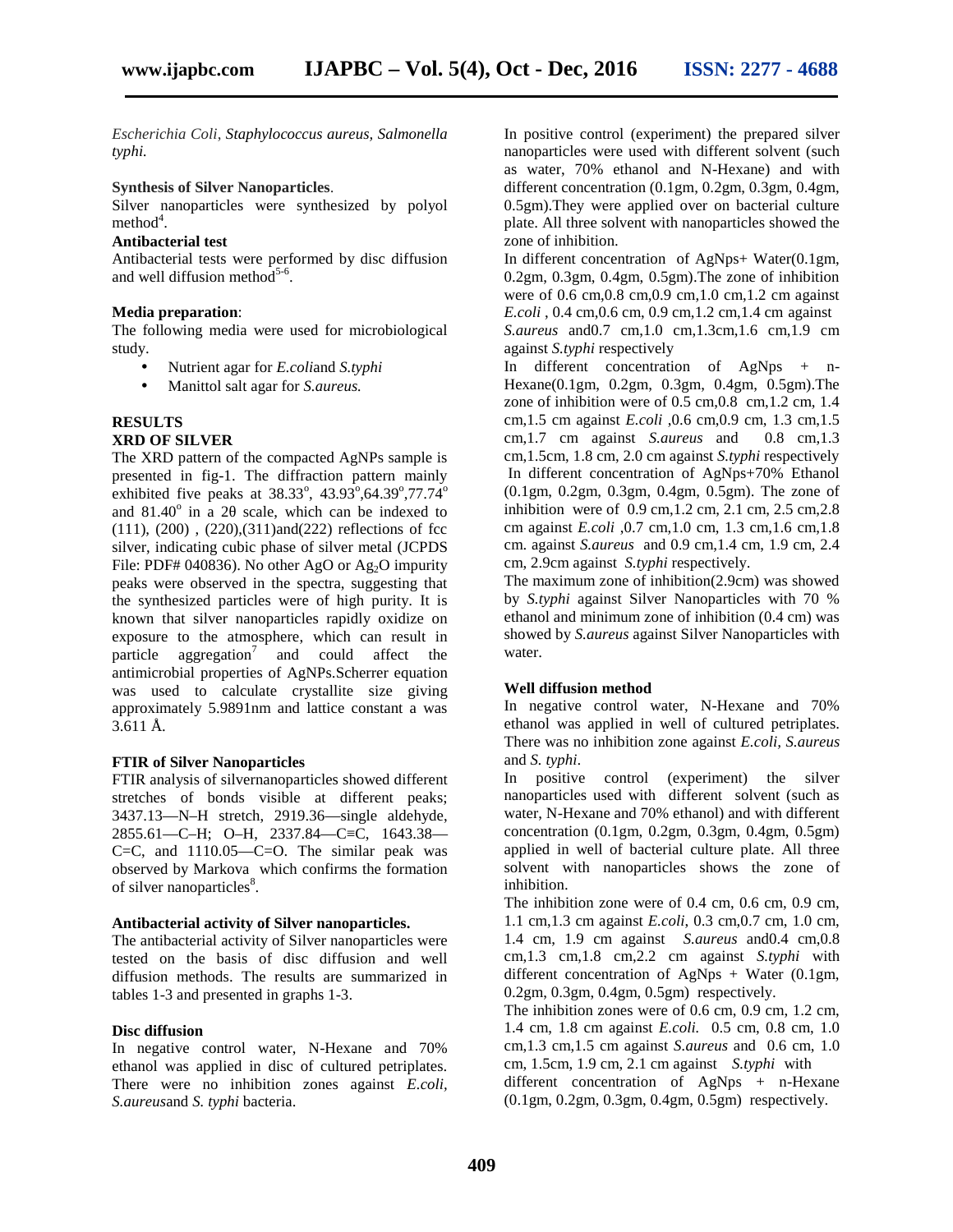The zone of inhibition was of 0.9 cm, 1.3 cm, 1.7 cm, 2.2 cm, 2.7 cm against *E.coli.* 0.8 cm, 1.2 cm, 1.6 cm, 1.9 cm, 2.3 cm against *S.aureus*and0.5 cm, 1.0 cm,1.6 cm, 2.2 cm,2.5 cm against *S.typhi* with different concentration of AgNps+70% Ethanol (0.1gm,0.2 gm,0.3 gm, 0.4 gm, 0.5 gm) respectively The maximum zone of inhibition 7 cm showed by *E.coli* against Silver Nanoprticles with 70 %ethanol and minimum zone of inhibition 0.3 cm showed by *S.aeureus* against Silver Nanoparticles with water.

### **DISCUSSION**

In the present investigation Silver Nanoparticles were prepared by thermal decomposition method. These nanoparticles were characterized by XRD and FTIR method, and their antibacterial activities against different bacteria were investigated with the help of disk diffusion and well diffusion method. Silver nanoparticles mainly exhibited five peaks at 38.33°, 43.93 $^{\circ}$ , 64.39 $^{\circ}$ , 77.74 $^{\circ}$  and 81.40 $^{\circ}$  in a 2 scale. Present XRD and FITR data corroborate with the previous scientists finding<sup>7,8</sup>.

In disc diffusion method Silver nanoparticles with 70% Ehtanol showed the maximum zone of

inhibition 2.9 cm against *S.typhi* and minimum zone of inhibition 0.4 cm against *S.aureus with* AgNps+ Water. In well diffusion method Silver nanoparticles +70% Ethanol showed the maximum zone of inhibition 2.7 cm against *S.typhi* and minimum zone of inhibition 0.3 cm against *S.aureus* with AgNps+ Water*.* Ghosh *et al.,*Ramyadevi *et al.,* Tran *et al.,* Jamaran*et al.,* Jaiswal*et al.,* Velázquez-Velázquez *et al.,* and Ansari *et al*., found that nanoparticles have effective antibacterial activity $9-15$ . It was observed that nanoparticles have penetrated inside the bacteria and have caused damage by interacting with phosphorus and sulfur containing compounds such as  $DNA<sup>16</sup>$ . It is believed that DNA may have loose its replication power and cellular proteins and become inactive after treatment with nanoparticles. In addition, nanoparticles may prevent the growth and cell division. The nanoparticles have an additional contribution to the bactericidal efficacy. Heavy metals are toxic and react with proteins, therefore they bind protein molecules, as a result cellular metabolism is inhibited causing death of microorganism<sup>17</sup>.



**Fig 1 The XRD pattern of the Silver Nanoparticles.**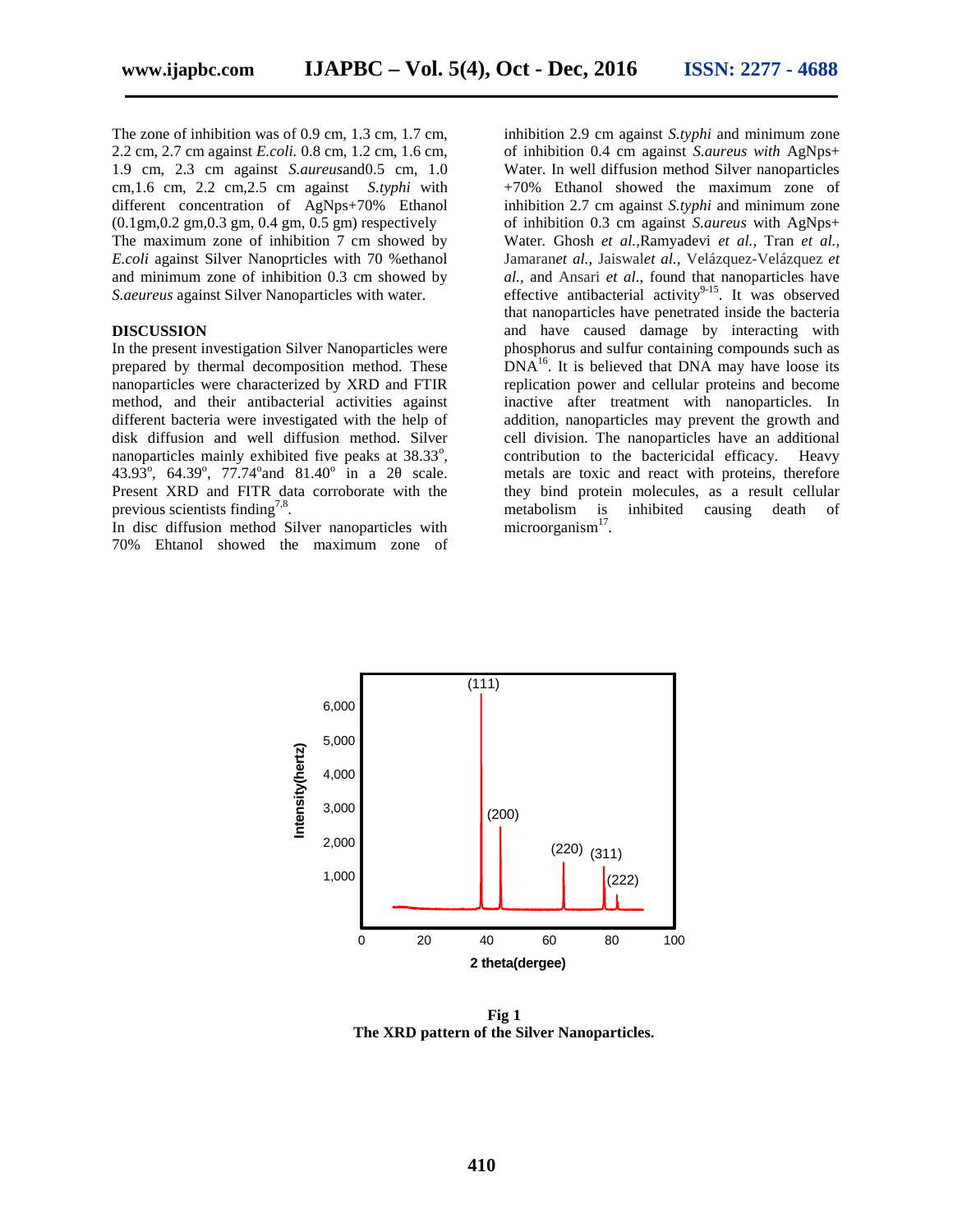

**Fig 2 The FTIR analysis of the Silver Nanoparticles**



**Fig 3-5 showing zone of inhibition against Silver nanoparticles with disc diffusion method**



**Fig 6-8 showing zone of inhibition against Silver nanoparticles with well diffusion method**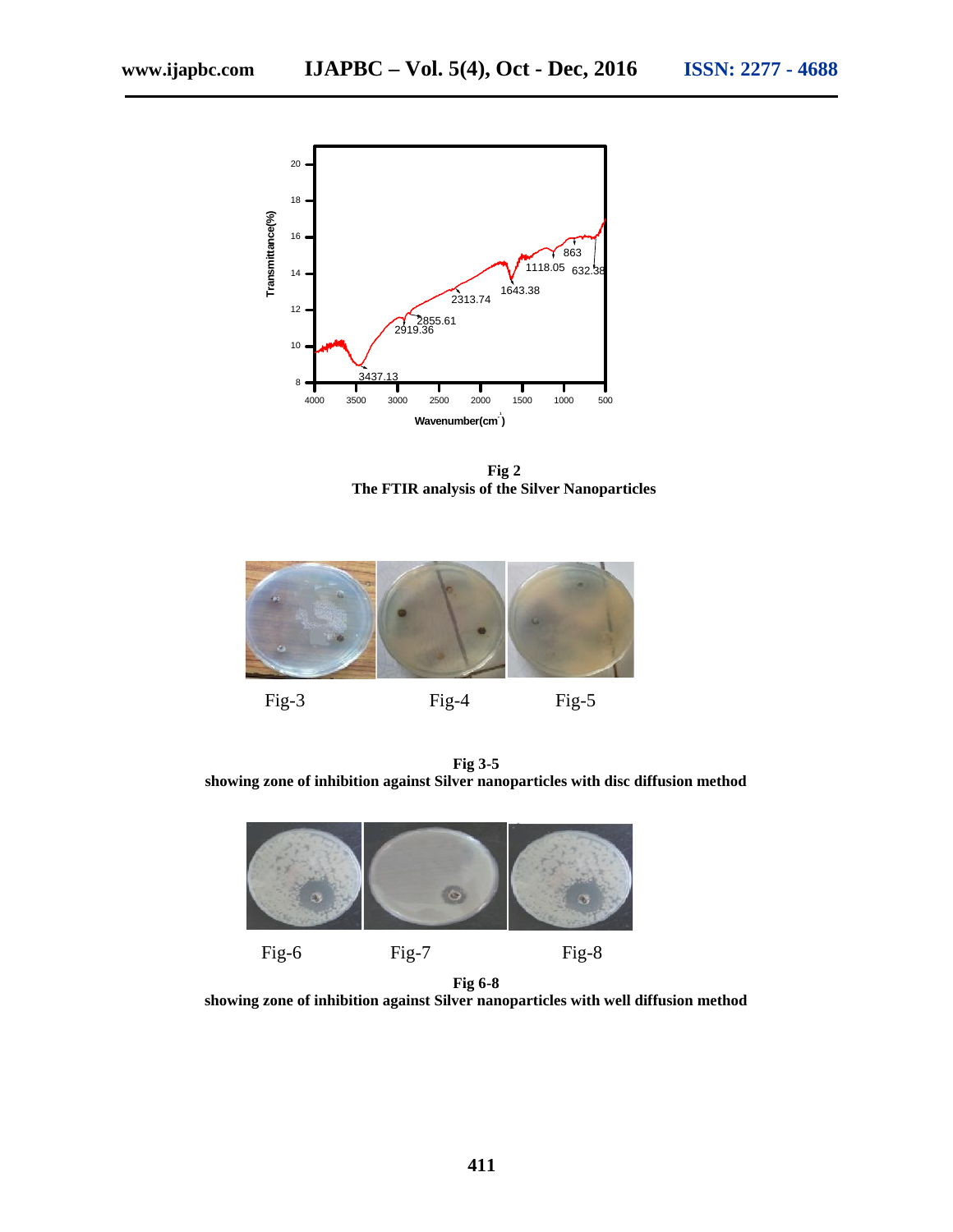

**Figure 9**

**Antibacterial activity of water, n-Hexane and 70%ethanol + Silver nanoparticles against** *E.coli* **under disc diffusion and well diffusion method.**



**Figure 10**

**Antibacterial activity of water, n-Hexane and 70%ethanol + Silver nanoparticles against** *S.aureus* **under disc diffusion and well diffusion method**



**Figure 10 Antibacterial activity of water, n-Hexane and 70%ethanol + Silver nanoparticles against** *S.typhi* **under disc diffusion and well diffusion method.**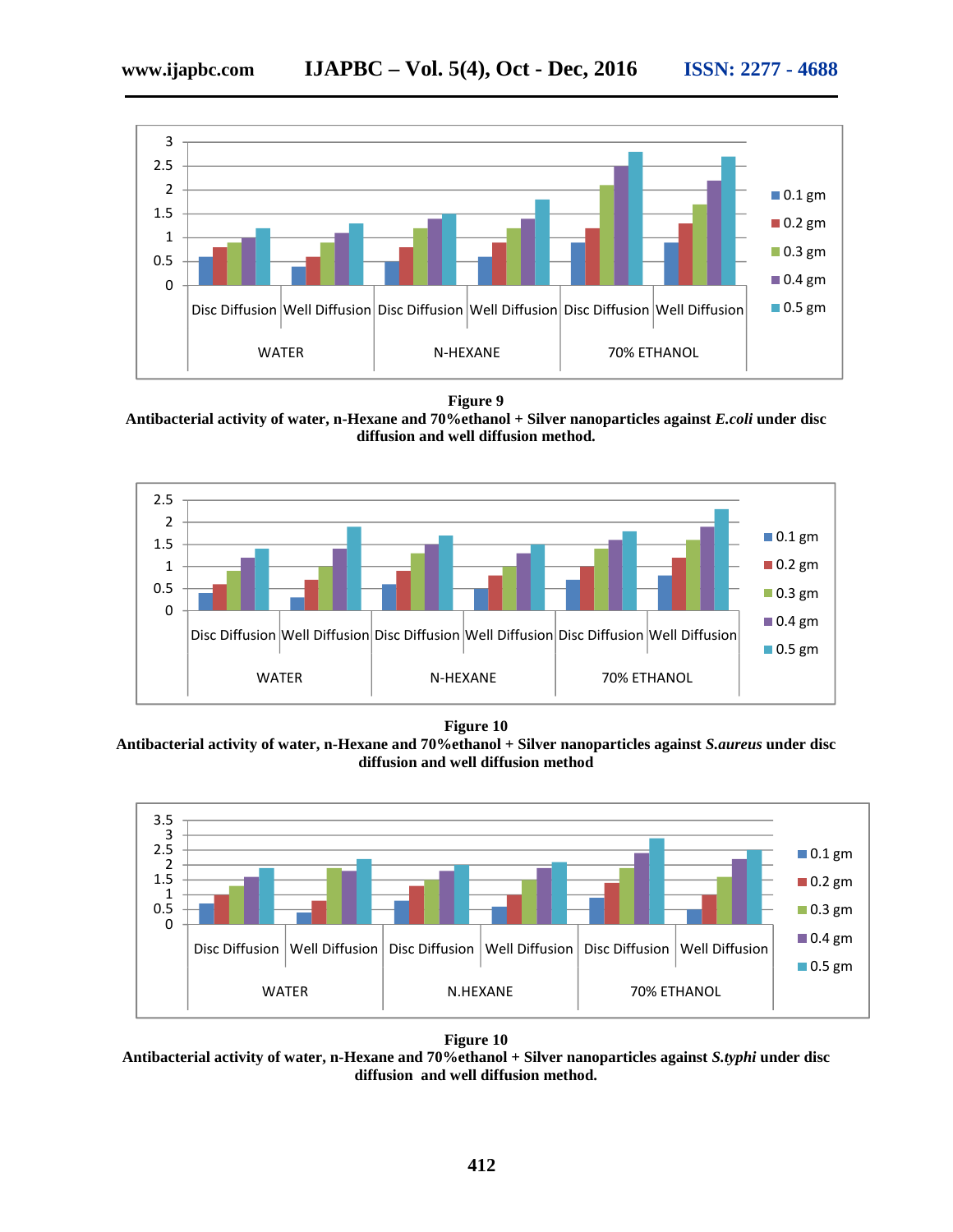| Antibacterial effect (zone of inhibition in radius ) of Silver nanoparticles against E.coli |                                 |                          |                                 |                          |                                 |                          |  |
|---------------------------------------------------------------------------------------------|---------------------------------|--------------------------|---------------------------------|--------------------------|---------------------------------|--------------------------|--|
| Conc<br>of Nps                                                                              | <b>WATER</b>                    |                          | <b>N-HEXANE</b>                 |                          | 70% ETHANOL                     |                          |  |
|                                                                                             | <b>Disc</b><br><b>Diffusion</b> | Well<br><b>Diffusion</b> | <b>Disc</b><br><b>Diffusion</b> | Well<br><b>Diffusion</b> | <b>Disc</b><br><b>Diffusion</b> | Well<br><b>Diffusion</b> |  |
| $0.1$ gm                                                                                    | $0.6 \text{ cm}$                | $0.4 \text{ cm}$         | $0.5 \text{ cm}$                | $0.6 \text{ cm}$         | $0.9 \text{ cm}$                | $0.9 \text{ cm}$         |  |
| $0.2$ gm                                                                                    | $0.8 \text{ cm}$                | $0.6 \text{ cm}$         | $0.8 \text{ cm}$                | $0.9 \text{ cm}$         | $1.2 \text{ cm}$                | $1.3 \text{ cm}$         |  |
| $0.3 \text{ gm}$                                                                            | $0.9 \text{ cm}$                | $0.9 \text{ cm}$         | $1.2 \text{ cm}$                | $1.2 \text{ cm}$         | $2.1 \text{ cm}$                | $1.7 \text{ cm}$         |  |
| $0.4 \text{ gm}$                                                                            |                                 |                          |                                 |                          |                                 |                          |  |
|                                                                                             | $1.0 \text{ cm}$                | $1.1 \text{ cm}$         | $1.4 \text{ cm}$                | $1.4 \text{ cm}$         | $2.5 \text{ cm}$                | $2.2 \text{ cm}$         |  |
| $0.5 \text{ gm}$                                                                            |                                 |                          |                                 |                          |                                 |                          |  |
|                                                                                             | $1.2 \text{ cm}$                | $1.3 \text{ cm}$         | $1.5 \text{ cm}$                | $1.8 \text{ cm}$         | $2.8 \text{ cm}$                | $2.7 \text{ cm}$         |  |

**Table 1**

**Table 2**

| Conc<br>of<br><b>Nps</b> | <b>WATER</b>                    |                          | Antibacterial effect (zone of inhibition in radius) of Silver nanoparticles against<br><b>N-HEXANE</b> |                          | S.aureus.<br>70% ETHANOL        |                          |
|--------------------------|---------------------------------|--------------------------|--------------------------------------------------------------------------------------------------------|--------------------------|---------------------------------|--------------------------|
|                          | <b>Disc</b><br><b>Diffusion</b> | Well<br><b>Diffusion</b> | <b>Disc</b><br><b>Diffusion</b>                                                                        | Well<br><b>Diffusion</b> | <b>Disc</b><br><b>Diffusion</b> | Well<br><b>Diffusion</b> |
| 0.1 <sub>gm</sub>        | $0.4 \text{ cm}$                | $0.3 \text{ cm}$         | $0.6 \text{ cm}$                                                                                       | $0.5 \text{ cm}$         | $0.7 \text{ cm}$                | $0.8 \text{ cm}$         |
| 0.2gm                    | $0.6 \text{ cm}$                | $0.7 \text{ cm}$         | $0.9 \text{ cm}$                                                                                       | $0.8 \text{ cm}$         | $1.0 \text{ cm}$                | $1.2 \text{ cm}$         |
| 0.3gm                    | $0.9 \text{ cm}$                | $1.0 \text{ cm}$         | $1.3 \text{ cm}$                                                                                       | $1.0 \text{ cm}$         | $1.4 \text{ cm}$                | $1.6 \text{ cm}$         |
| 0.4 <sub>gm</sub>        | $1.2 \text{ cm}$                | 1.4 cm                   | $1.5 \text{ cm}$                                                                                       | $1.3 \text{ cm}$         | $1.6 \text{ cm}$                | $1.9 \text{ cm}$         |
| 0.5 <sub>gm</sub>        | $1.4 \text{ cm}$                | $1.9 \text{ cm}$         | $1.7 \text{ cm}$                                                                                       | $1.5 \text{ cm}$         | $1.8 \text{ cm}$                | $2.3 \text{ cm}$         |

#### **Table 3**

**Antibacterial effect (zone of inhibition in radius ) of Silver nanoparticles against** *S.typhi* **.**

| Conc of<br><b>Nps</b> | <b>WATER</b>                   |                          | <b>N-HEXANE</b>                 |                          | ~<br>70% ETHANOL                |                        |
|-----------------------|--------------------------------|--------------------------|---------------------------------|--------------------------|---------------------------------|------------------------|
|                       | <b>Disc</b><br><b>Diffusio</b> | Well<br><b>Diffusion</b> | <b>Disc</b><br><b>Diffusion</b> | Well<br><b>Diffusion</b> | <b>Disc</b><br><b>Diffusion</b> | Well<br><b>Diffusi</b> |
|                       | n                              |                          |                                 |                          |                                 | on                     |
| 0.1 <sub>gm</sub>     | $0.7 \text{ cm}$               | $0.4 \text{ cm}$         | $0.8 \text{ cm}$                | $0.6 \text{ cm}$         | $0.9 \text{ cm}$                | $0.5 \text{ cm}$       |
| 0.2gm                 | $1.0 \text{ cm}$               | $0.8 \text{ cm}$         | $1.3 \text{ cm}$                | $1.0 \text{ cm}$         | 1.4 cm                          | $1.0 \text{ cm}$       |
| 0.3gm                 | $1.3 \text{ cm}$               | $1.9 \text{ cm}$         | $1.5 \text{ cm}$                | $1.5 \text{ cm}$         | $1.9 \text{ cm}$                | $1.6 \text{ cm}$       |
| 0.4gm                 | $1.6 \text{ cm}$               | $1.8 \text{ cm}$         | $1.8 \text{ cm}$                | $1.9 \text{ cm}$         | 2.4 cm                          | $2.2 \text{ cm}$       |
| 0.5 <sub>gm</sub>     | $1.9 \text{ cm}$               | $2.2 \text{ cm}$         | $2.0 \text{ cm}$                | $2.1 \text{ cm}$         | $2.9 \text{ cm}$                | $2.5 \text{ cm}$       |

### **REFERENCES**

1. Krishnakumar S, Divakaran S, Uma SG, Williams PG, Sasikumar M. Extracellular biosynthesis of silver nanoparticles (Ag-NPs) using *Fusarium oxysporium* (MTCC-2480) and its antibacterial efficacy against gram negative human pathogens. Journal of Chemical and Pharmaceutical Research, 2015;7(1):62-67**.**

2. Salehi B, Mehrabian S, Ahmadi M. Investigation of antibacterial effect of Cadmium